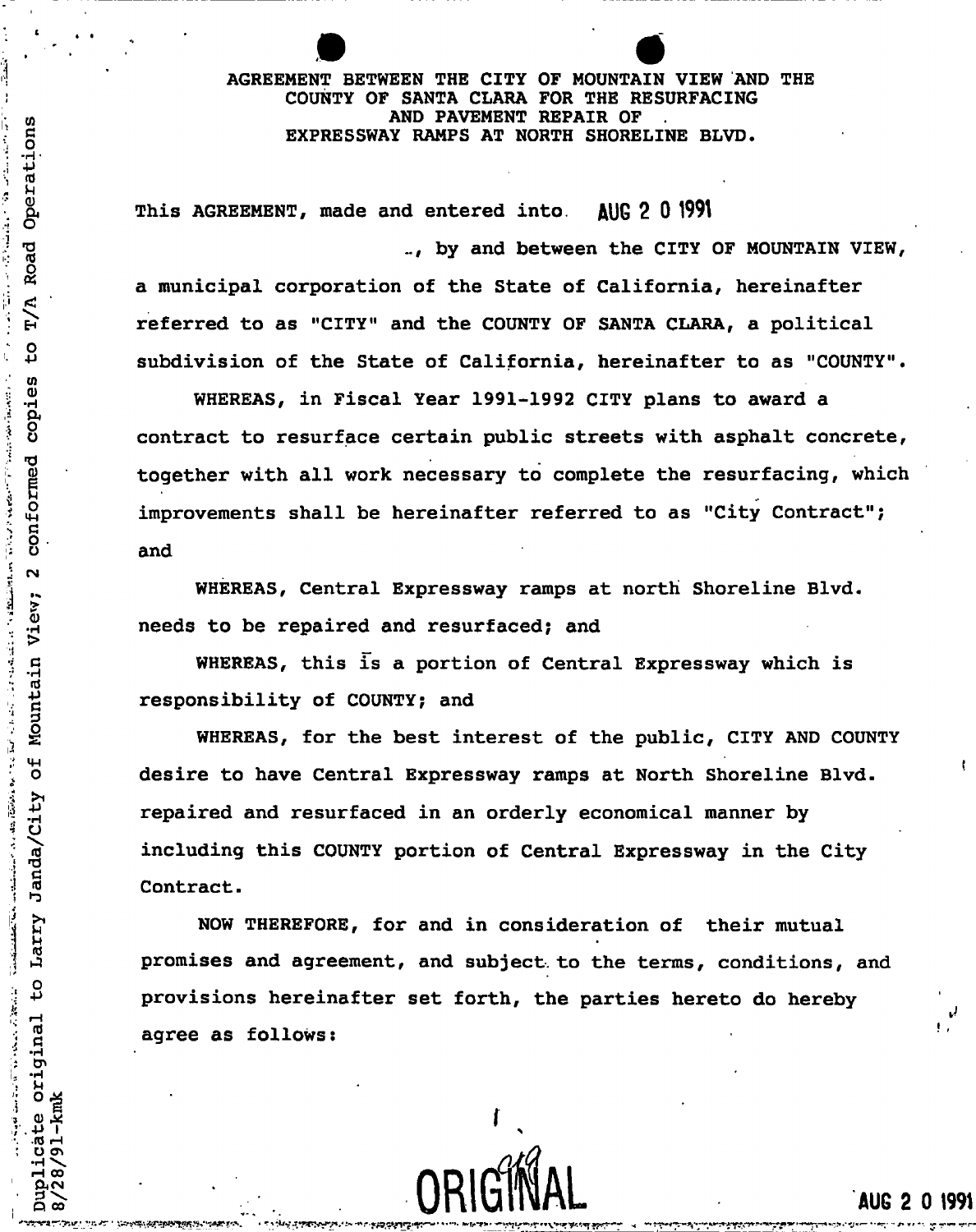- 1. SCOPE OF WORK: The scope of work shall consist of the repairing and resurfacing of Central Expressway ramps at North Shoreline Blvd.
- 2. PLANS, SPECIFICATIONS AND ESTIMATES: CITY shall prepare, or cause to be prepared, plans, specifications and estimates for PROJECT and shall submit said plans, specifications and estimates to COUNTY for COUNTY'S approval.
- 3. AWARD OF CONTRACT AND CONSTRUCTION: The construction work shall be performed by contract awarded and administered by CITY pursuant to the laws governing CITY.
- 4. COST SHARING OF PROJECT: The PROJECT is proposed to be funded by CITY and COUNTY. Each party's share shall be prorated on the construction of cost of the resurfacing improvements and repair within the respective party's boundaries. COUNTY'S share of the PROJECT cost has been estimated to be thirty five thousand dollars (\$35,000) including construction. contingencies and City administration costs. Said ^ administrative costs shall include preparation of plans and specifications, bidding, contract administration, inspection and incidental expenses of this PROJECT.
- 5. PAYMENT OF PROJECT COST: CITY shall send COUNTY a statement of costs within (30) days of completion of construction contract for PROJECT. COUNTY agrees to pay CITY within thirty (30) days of issuance of said statement.
	- a. Upon completion of PROJECT, CITY shall determine actual cost and advise COUNTY of COUNTY'S share of said cost based on the actual items of work at the respective

 $\overline{c}$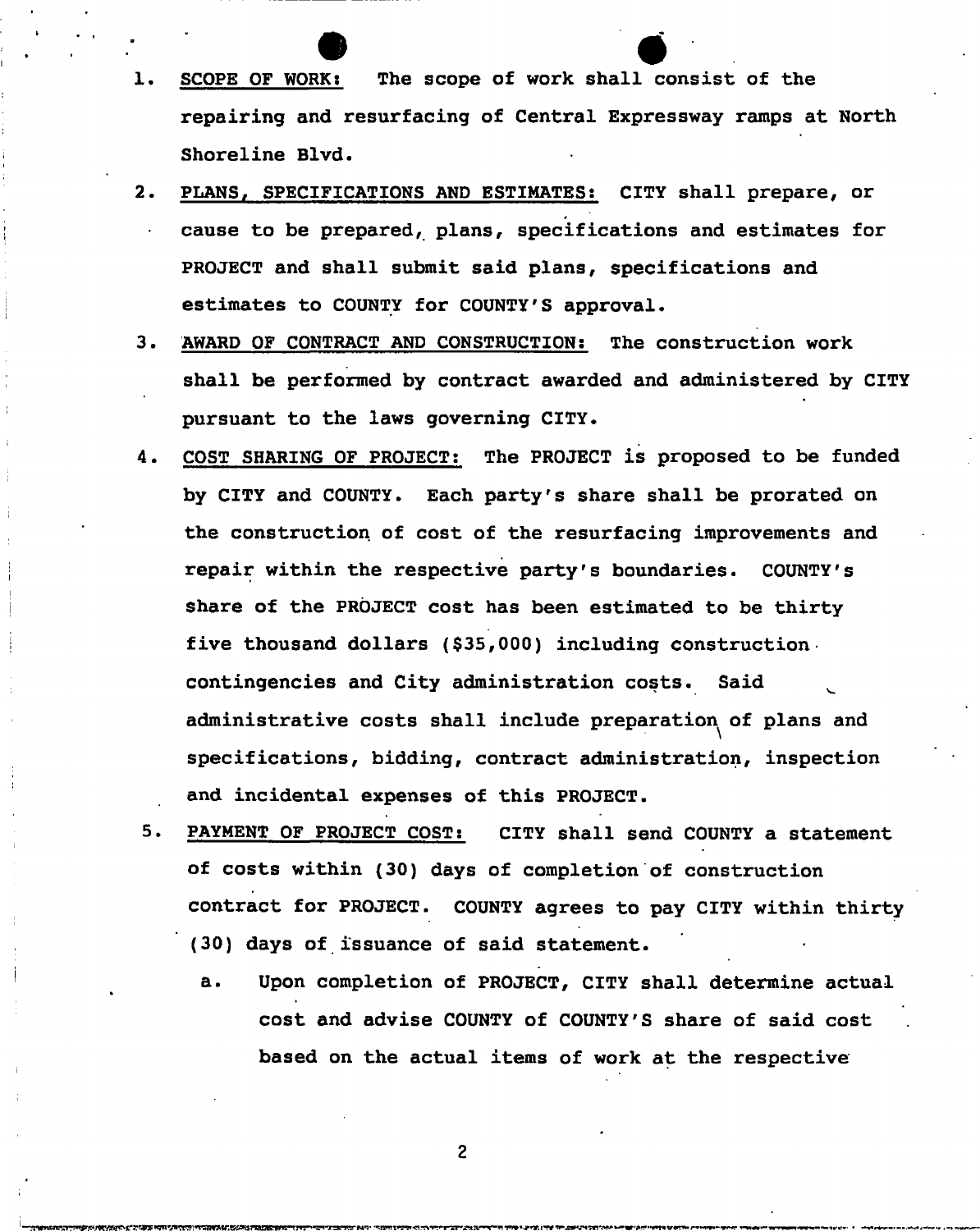contract unit costs constructed in COUNTY'S jurisdictional boundaries.

**.** COUNTY'S final cost of PROJECT shall be determined within thirty (30) days after completion and acceptance of PROJECT by CITY,

#### MAINTENANCE AND OPERATION; 6.

The maintenance and operation of the resurfaced pavement of Central Expressway ramps at North Shoreline Blvd. shall be by the County.

#### MUTUAL INDEMNIFICATION: 7.

Hold harmless: it is mutually understood and agreed:

a. That neither COUNTY, nor any officer or employee thereof, shall be responsible for any damage or liability occurring by reason of anything done or omitted to be done by CITY under or in connection with any work authority or jurisdiction delegated to CITY under this Agreement. It is also understood and agreed that, pursuant to Government Code Section 895.4, CITY shall fully indemnify and hold COUNTY harmless from any liability imposed for injury (as defined by Government Code Section 810.8) occurring by reason of anything done or omitted to be done by CITY under this Agreement under or in connection with any work, authority or jurisdiction delegated to CITY under this Agreement.

 $\cdot$  . 3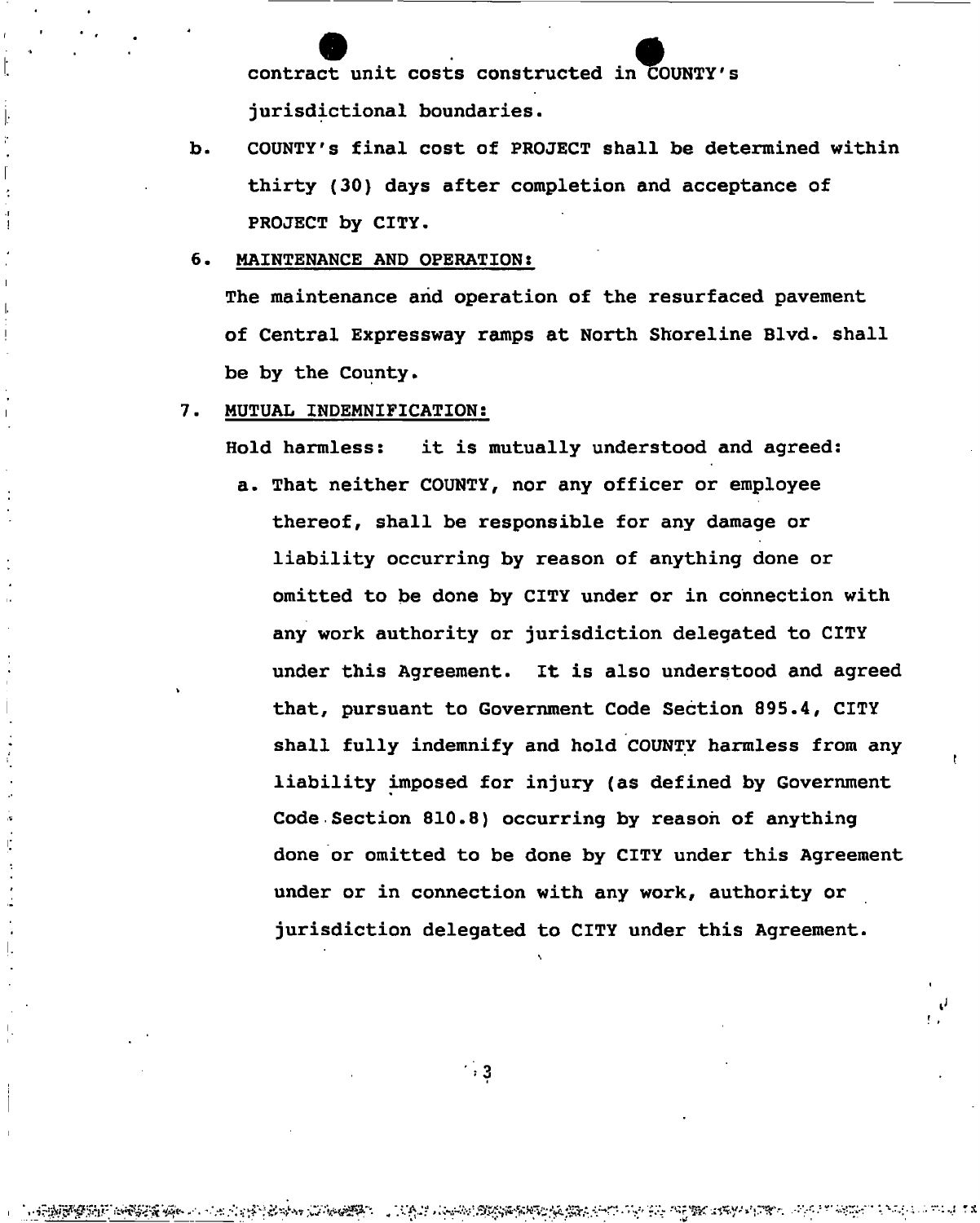- b. That neither CITY nor any officer or employee thereof, shall be responsible for any damage or liability occurring by reason of anything done or omitted to be done by COUNTY under or in connection with any work, authority or jurisdiction delegated to COUNTY under this Agreement. It is also understood and agreed that, pursuant to Government Code Section 895.4, COUNTY shall indemnify and hold CITY harmless from any liability imposed for injury (as defined by Government Code Section 810.8) occurring by reason of anything done or omitted to be done by COUNTY under this agreement.
- City shall require any contractor awarded a contract for any portion of said PROJECT to secure and maintain in full force and effect at all times during construction of said PROJECT and until said PROJECT is accepted by CITY, public liability and property damage */*  insurance in forms and limits of liability and satisfactory and acceptable to both COUNTY and CITY, naming COUNTY and CITY and their respective officers and employees as insureds, from and against any claims, loss liability, cost or expense arising out of or in. any way connected with the construction of said PROJECT.

**4** 

医慢性脑内膜性脑内膜炎 医中心 医神经病 医二氯二氯 计可选择 医神经 医心理 医心理 医血管神经的 计可归模的 的复数计算术的复数形式 医前庭性 医神经性脑炎 医神经性脑炎 医神经病 医阿拉伯氏病

 $\frac{1}{2}$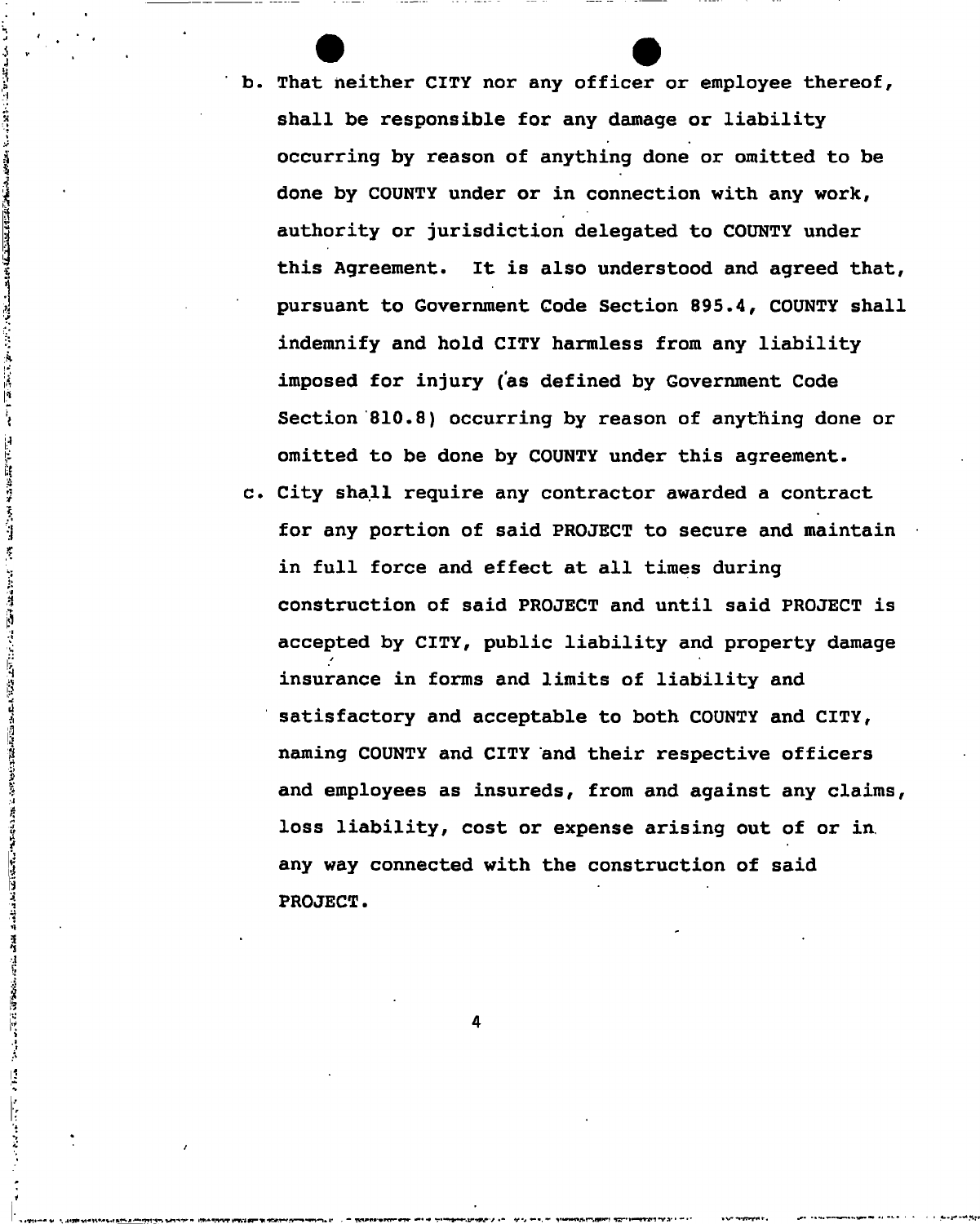The aforementioned policy shall contain a provision that the insurance afforded thereby to CITY and COUNTY and their respective officers and employees shall be primary insurance to the full limits of liability of the policy, and that if CITY or COUNTY or their respective officers and employees, have other insurance against a loss covered by such policy, such other insurance shall be excess insurance only.

IN WITNESS WHEREOF, the parties hereto have executed this Agreement the day and year first hereinabove set forth.

ATTEST:

Clerk, Board of Supervisors\ DONALD M. RAINS  $\mathbf{By}$ APPROVED AS TO FORM AND LEGALITY Chairperson, Bbard of Supervisors

Deputy County Counsel

ATTEST:

City Clerk Quela

 $AP\dot{P}ROVED$  AS TO FORM:

City Attorney

Mountain **/View** 

APPROVED AS TO CONTENT:

 $\boldsymbol{r}$ 

Public Works Director

COUNTY OF SANTA CLARA a political subdivision of the State of California,

Dienne McKenna

City of Mountain View, a municipal corporation of the State of California,

"County"

**BY** 

"City"

- • r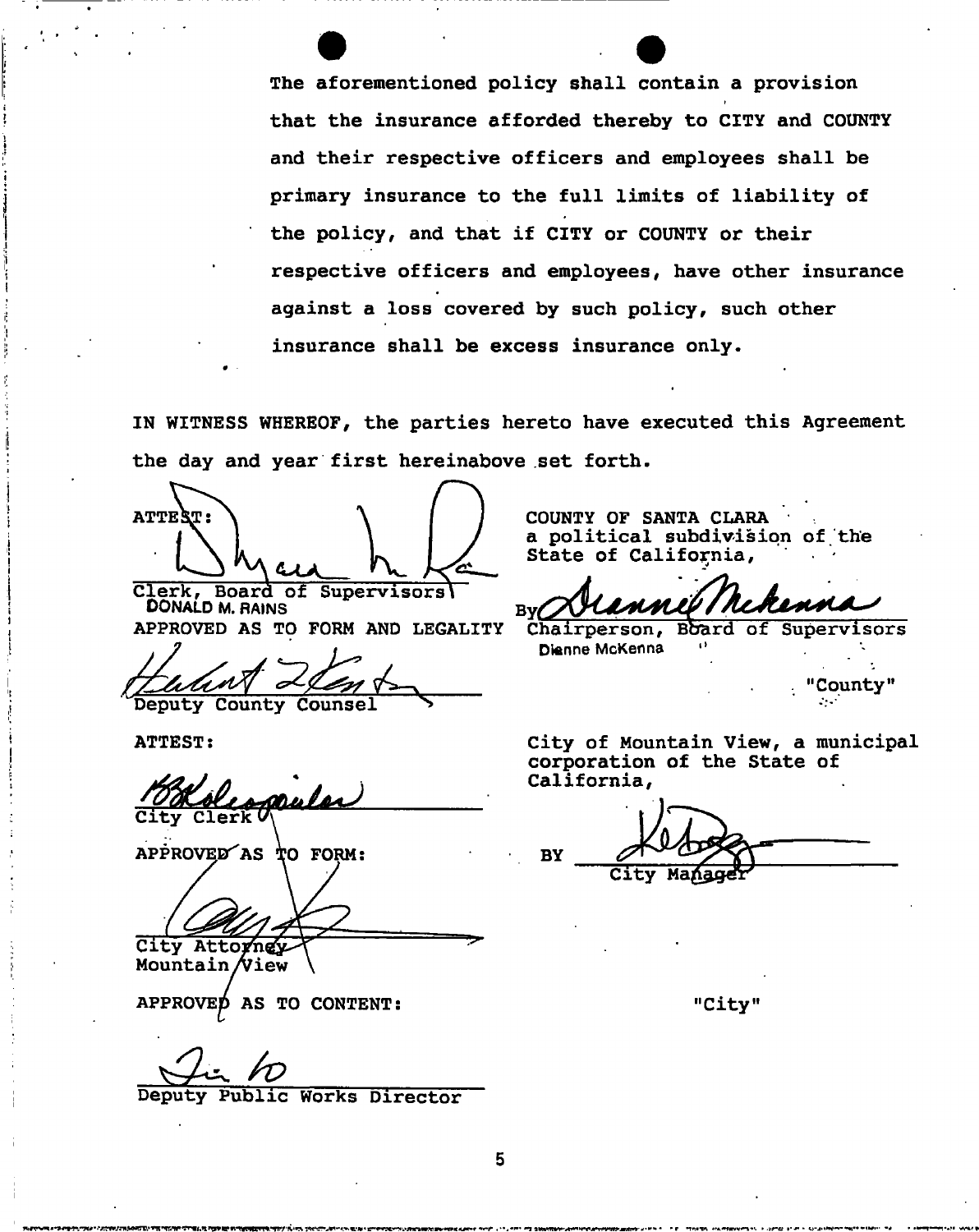**Certified to be a True Copy of the Original** 

th Martton Dated\_8/1/9/ CITY OF MOUNTAIN VIEW Assistant Deputy City Clerk

# RESOLUTION NO. 15298 ^ SERIES 1991

## A RESOLUTION APPROVING AGREEMENT BETWEEN THE CITY OF MOUNTAIN VIEW AND THE SANTA CLARA COUNTY TRANSPORTATION AGENCY FOR THE RESURFACING AND PAVEMENT REPAIR OF CENTRAL EXPRESSWAY RAMPS AT NORTH SHORELINE BOULEVARD

BE IT RESOLVED by the City Council of the City of Mountain View that the City of Mountain View, a public entity established under the laws of the State of California, hereby approves the agreement between the City of Mountain View and the Santa Clara County Transportation Agency for the resurfacing and pavement repair of Central Expressway ramps at North Shoreline Boulevard.

BE IT FURTHER RESOLVED that the City Manager is hereby authorized to execute for and on behalf of the City of Mountain View the said cooperative agreement.

The foregoing Resolution was regularly introduced and adopted at an Adjourned Regular Meeting of the City Council of the City of Mountain View, duly held on the 30th day of July, 1991, by the following vote:

Shaskey, and Mayor Takahara

AYES: Councilmembers Bonnell, Cochran, Figueroa, Frosolone, Schatz, Shaskey, and Mayor Takahara

**NOES:** None

**ABSENT:** None

NOT VOTING: None

ATTEST:

ssulss

KATHERINtf B. KOLIOPOULOS CITY CLERK

KBK/RK/ATY

**APPROVED:** 

And JEhl

MAYOR

I do hereby certify that the foregoing qftn 7.1, *y*<sup>21</sup> and *y* the *Postution was passed and adopted by the y y*<sup>*l*</sup> *City Council of the City of Mountain View <i>Cltr Cuncil of the City of Mountain View* 

**a n Adjourne d Regula r**  meeting

held on the 30th day of July 1991 by the foregoing vote.

<u> Tökoli</u> City Clerk

City of Mountain View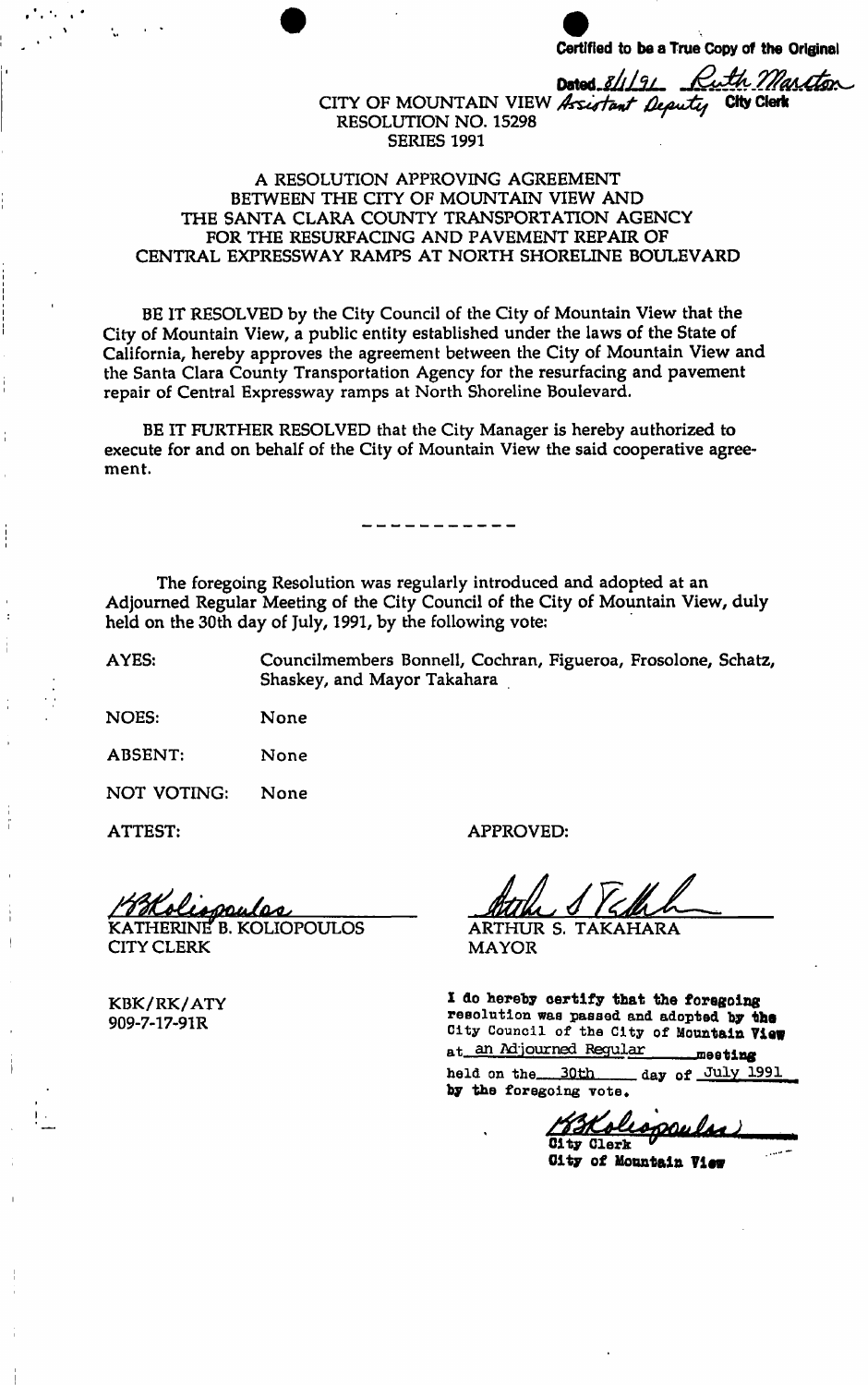

OFFICE OF THE BOARD OF SUPERVISORS County Government Center, East Wing 70 West Hedding Street San Jose, California 95110 (408) 299-4321

**COUNTY OF SANTA CLARA** 

**CALIFORNIA** 

 $\frac{1}{1}$ 

j.

İ

MEMBERS OF THE BOARD Michael M. Honda, District 1 Zoe Lofgren, District 2 Ron Gonzales, District 3 Rod Diridon, District 4 Dianne McKenna, District 5

August 28, 1991

Mr. Larry Janda, Dept. of Public Works City of Mountain View P. 0. Box 7540 Mountain View, CA 94039

SUBJECT: Agreement between the City of Mountain View and the County of Santa Clara

Dear Mr. Janda:

The Santa Clara County Board of Supervisors, 1n Its meeting of August 20, 1991 (Item 14), approved the subject Agreement relating to resurfacing and - pavement repair of expressway ramps at North Shoreline Boulevard.

Attached is a copy of the Agreement for your files.

Very truly yours

BOARD OF SUPERVISORS DONALD M. RAINS, CLERK

Ł

Fred

Kay Kazmlerczak Deputy Clerk

DMR: kmk

cc: Transporatlon Agency/ Roads Operations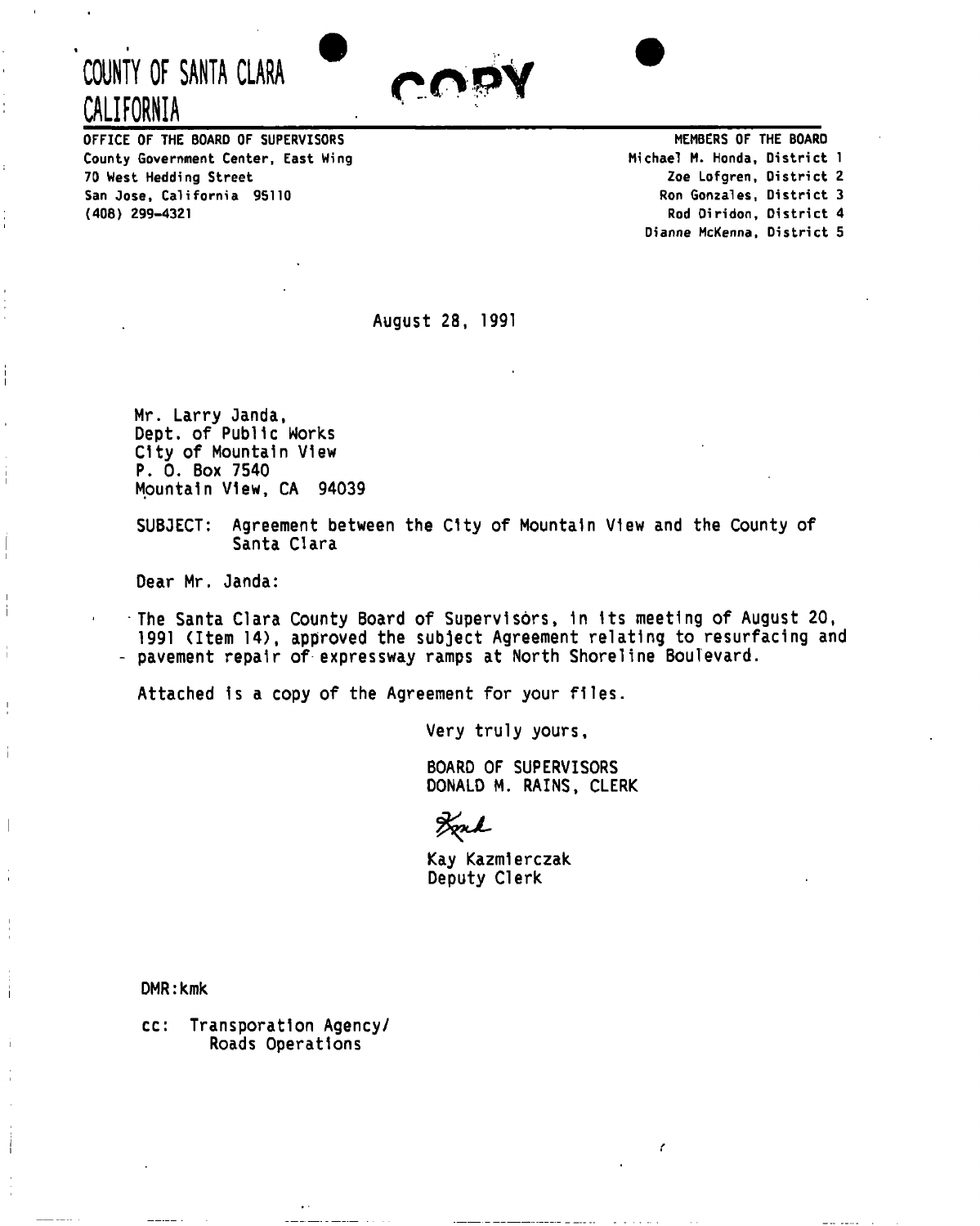| <b>CF</b> Senta Clara County Tran portation Agency |                                                                                                                                              |                                                                                                                                    |
|----------------------------------------------------|----------------------------------------------------------------------------------------------------------------------------------------------|------------------------------------------------------------------------------------------------------------------------------------|
| An Agency of the County of Santa Clara             |                                                                                                                                              | P.O. Box 611900, San Jose, CA 95161-1900                                                                                           |
|                                                    | <b>TRANSMITTAL MEMORANDUM</b>                                                                                                                |                                                                                                                                    |
|                                                    |                                                                                                                                              | APPROVED BY THE BOARD OF SUPERVISORS<br>OF SANTA CLARA COUNTY-AUG 2-0-1991<br>DONALD M. RAINS, Clerk of the Board<br>X Kamier grad |
|                                                    | Page 1 of 3                                                                                                                                  | <b>Coputy Clerk</b><br>S.D. 5                                                                                                      |
| $8/28/91 -$ kmk<br><b>APPROVED:</b>                | N'Prepared by: W. HA Kinaman/E. Yokoi <sup>64</sup> )<br>Reviewed by: Alan V. Jones<br>Submitted by: <u>R. M. Shields</u><br>DIRECTOR $\sim$ | $\dddot{\hspace{0.1cm}}$ DATE: August 6, 1991                                                                                      |
| <b>TRANSIT DISTRICT BOARD:</b>                     |                                                                                                                                              |                                                                                                                                    |
|                                                    |                                                                                                                                              | COUNTY BOARD OF SUPERVISORS: Agenda Date: August 20, 1991 Item No.                                                                 |
|                                                    |                                                                                                                                              | Item No.                                                                                                                           |
| <b>FROM:</b>                                       | R. M. Shields, Deputy Director, Roads Operations                                                                                             |                                                                                                                                    |
| Operations<br><b>SUBJECT:</b>                      | <b>AGREEMENT BETWEEN THE CITY OF</b><br>OF EXPRESSWAY RAMPS AT NORTH SHORELINE BLVD.                                                         | MOUNTAIN VIRW AND THE<br>COUNTY OF SANTA CLARA FOR THE RESURFACING AND PAVEMENT<br><b>REPAIR</b>                                   |

## RECOMMENDED ACTION:

*A* 

 $\lim_{t\to\infty}$ 

rd **•p** 

 $\frac{\text{i} \cdot \text{ii}}{\text{ii}}$ 

ট্ৰ

 $\frac{1}{2}$ U) a) copi

> o<br>Di <u>ត្ត</u> E<br>E ig<br>F

Authorize Chairperson to execute the attached agreement with the City of Mountain View which provides for the sharing of costs relative to the resurfacing of Central Expressway ramps at North Shoreline Boulevard. East and North Shoreline Boulevard West.

## FISCAL IMPLICATIONS:

The estimated cost to the County for the proposed resurfacing and pavement repair is Thirty-five Thousand Dollars (\$35,000.00). The pavement repair is Thirty-five Thousand Dollars  $($ \$35,000.00 $).$ estimate is based upon those portions of the project which lie within County jurisdiction.

Funds for the project are available in the current budget for resurfacing. The account is Road Fund Account 0023, Budget Unit 603, Index 4002, Account 2895. The proposed expenditure is consistent with the adopted budget.

*Board of Supervisors: Michael M.Honda, Zoe Lofgren, Dianne McKenna ®*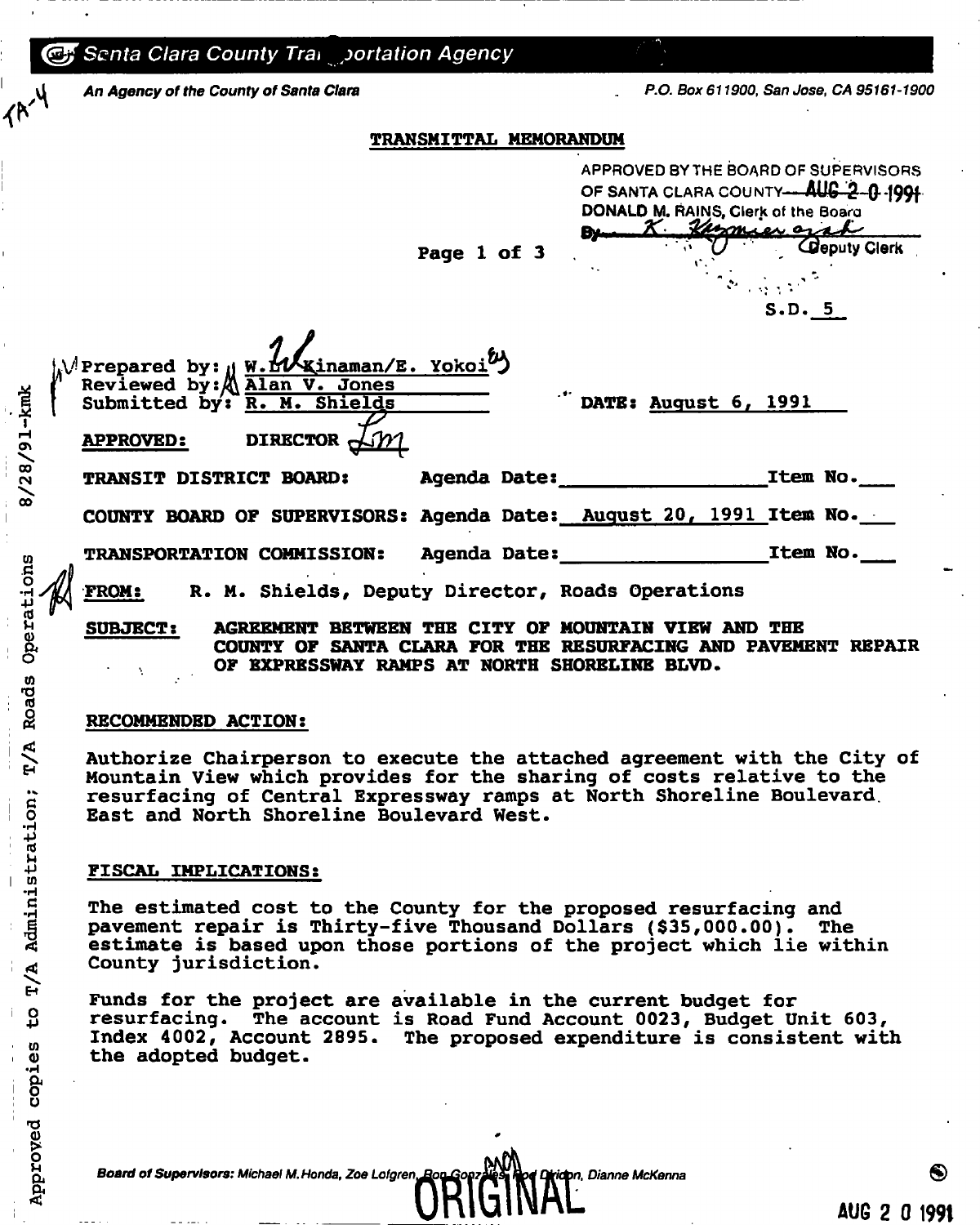## **Page 2 of 3**

COUNTY BOARD OF SUPERVISORS AGENDA DATE: August 20, 1991

## SUBJECT: '' AGREEMENT BETWEEN THE CITY OF MOUNTAIN VIEW AND THE COUNTY OF SANTA<sup>3</sup>CLARA FOR THE RESURFACING AND PAVEMENT REPAIR OF EXPRESSWAY RAMPS AT NORTH SHORELINE BLVD.

## REASONS FOR RECOMMENDATION:

• • ..»'•...\* »

The City of Mountain View has offered to include the the repair and resurfacing of the Central Expressway ramps at North Shoreline Boulevard East and North Shoreline Boulevard West in its 1991-1992 Street Resurfacing Program. The County was asked to participate in the project cost for this portion of the contract, as the ramps are owned and maintained by the County. The County requested that the repair of the ramps be done at this time because the pavement on these ramps is very **stressed and unless rehabilitated soon, the pavement structural section could fail and a more costly reconstruction would be required.** 

Since the ramps are located in the City of Mountain view, City and County staffs agreed that it would be expedient and economical for the City to add the ramp resurfacing work to the City's overlay project.

Resurfacing these roadways will result in lessening the maintenance cost of these ramps for the next ten (10) years.

#### BACKGROUND:

- 18

社会の社

The County roadways in this agreement has been identified as needing repair and resurfacing. The current agreement has been prepared to allow these ramps to be resurfaced and repaired in the City's current contract. On July 9, 1991, the City of Mountain View awarded the 1991-1992 Street Resurfacing Program construction contract to O'Grady Paving, Inc.

The preparatory pavement repair work was scheduled to be completed by both County and City maintenance crews prior to commencement of the resurfacing operation. The County will also reimburse the City for any work they performed on County roads.

The experience in doing this type of cooperative work has proven satisfactory, both- to local agencies and to the travelling public.

The City of Mountain View prepared plans and specifications for its resurfacing contract and have adequate quantities to include the County portions of the contract. County staff has reviewed and is in agreement with the plans.